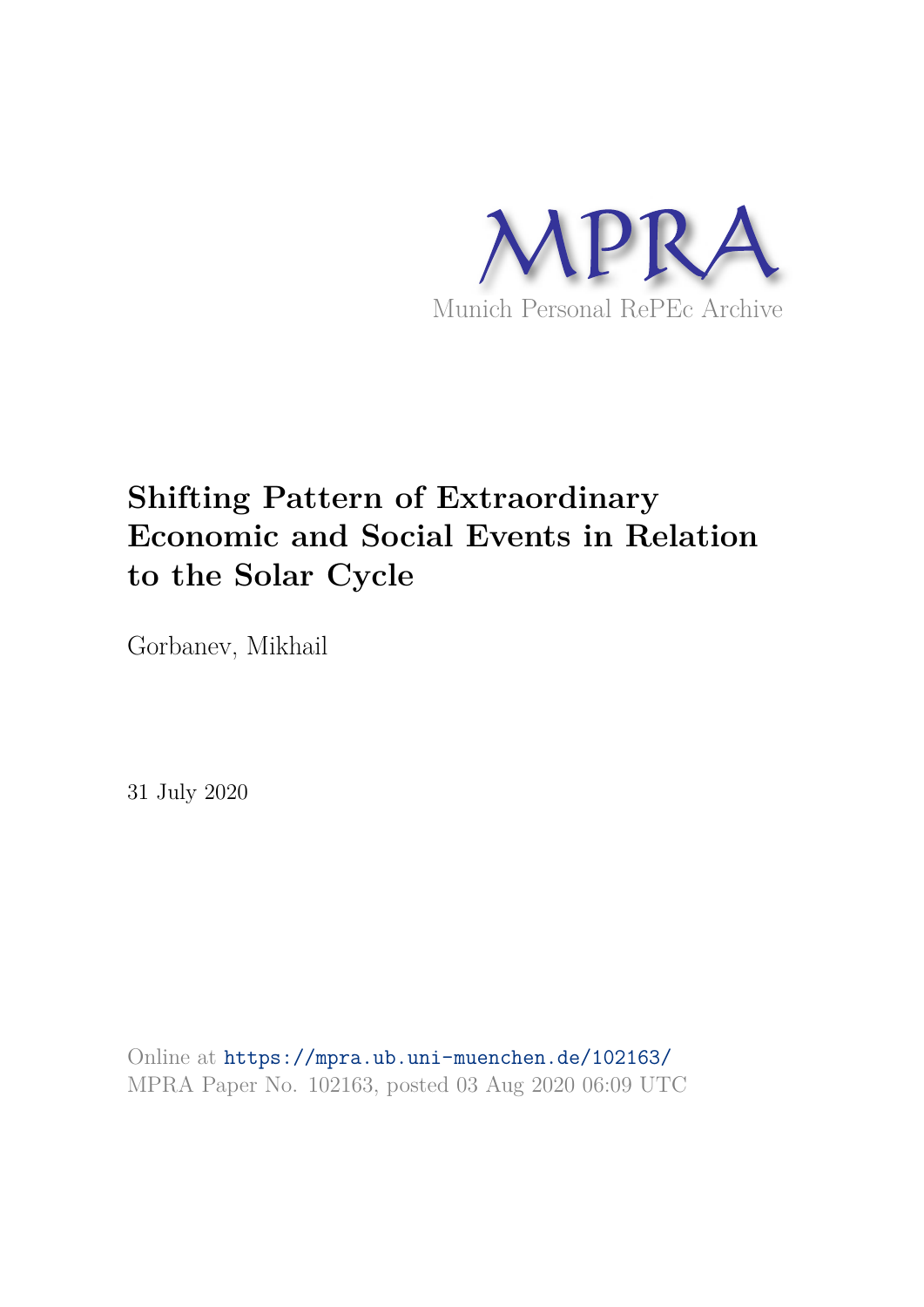### **Mikhail Gorbanev[1](#page-1-0)**

## **Shifting Pattern of Extraordinary Economic and Social Events in Relation to the Solar Cycle**

Most notable claims linking events on Earth with solar cycle phases relate to solar maximums. Cyclical maximums of solar activity could be associated with economic recessions (W.S.Jevons) or revolutions (A.L.Chizhevsky). However, both the diminishing magnitude of solar cycles and the recent crisis events warrant closer attention to solar minimums. The ongoing global economic and financial crisis—caused by the "great lockdown" response to the new COVID-19 coronavirus pandemic—coincided with cyclical minimum of solar activity, as did the previous Global Financial Crisis of 2007-09. And before that, Asian crisis of 1997-98 began shortly after solar minimum. These events point to the new emerging pattern of global economic and financial crises coinciding with cyclical minimums of solar activity.

### August 2020

Keywords: revolution, recession, business cycle, sunspot, solar cycle JEL classification numbers: E32, F44, Q51, Q54

L

<span id="page-1-0"></span><sup>&</sup>lt;sup>1</sup> Mikhail Gorbanev, PhD, is Senior Economist at the International Monetary Fund. 700 19th Street, N.W., Washington, D.C. 20431 (e-mail: Mikhail.Gorbanev@gmail.com)

**Disclaimer**: The views expressed in this paper are solely those of the author and do not represent IMF views or policy.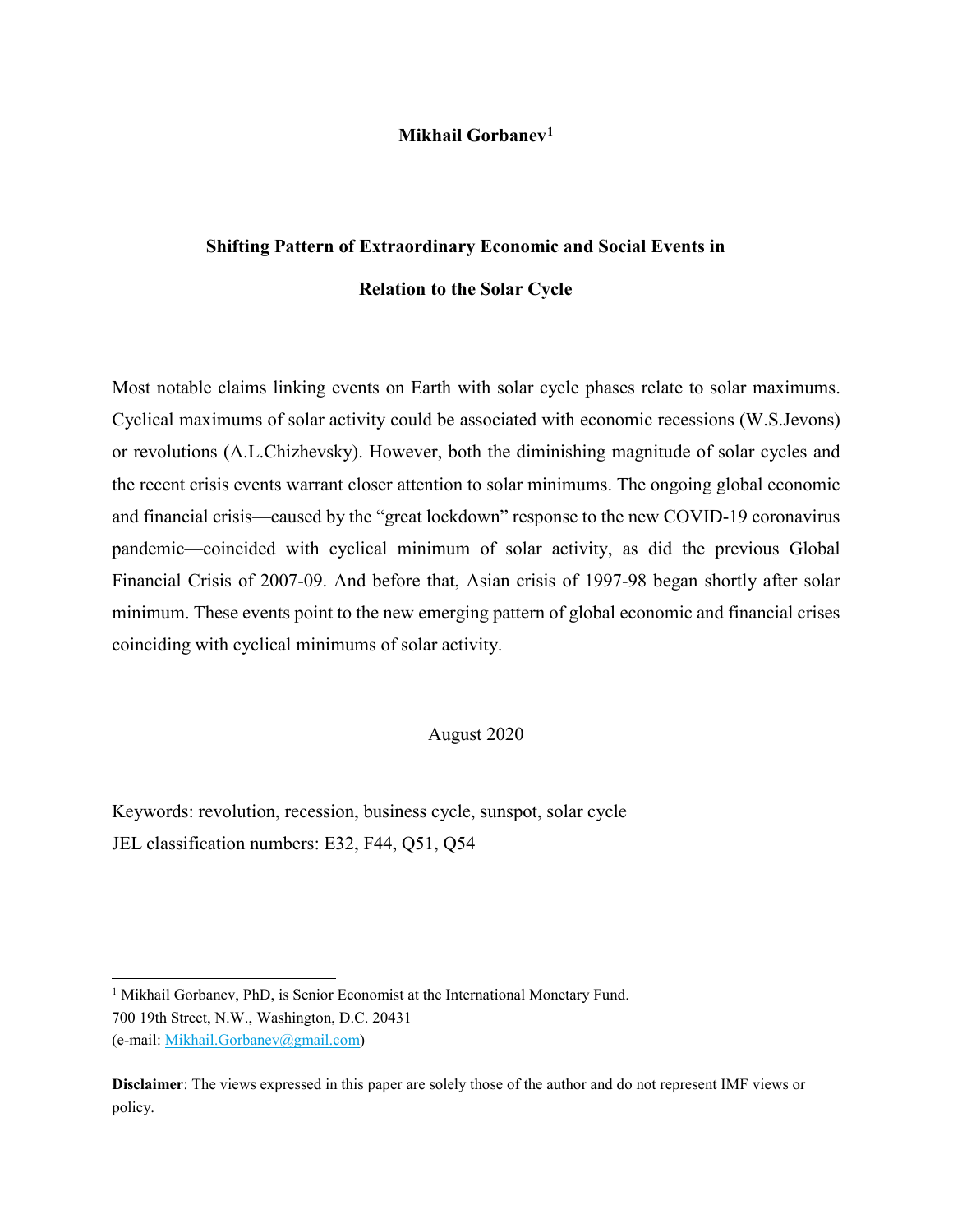**What are sunspots, solar cycles, solar maximums and minimums?** Sunspots are temporary phenomena on the Sun's surface that appear visibly as dark spots compared to surrounding regions. They are caused by intense magnetic activity that inhibits convection and forms areas of reduced surface temperature. The quantity of sunspots visible on the Sun fluctuates with an approximate 11-year cycle known as the "solar cycle." Solar minimum refers to a cyclical period of low solar activity when the number of sunspots is lowest; solar maximum occurs in the years of most intensive solar activity when sunspots are most numerous. The cycles are numbered since mid-XVIII century, with the first numbered cycle running from the minimum in 1755 to the next minimum in 1766. Currently, the  $24<sup>th</sup>$  cycle is unfolding from a minimum in December 2008 through the cyclical maximum in April 2014 toward the next minimum expected in the current year 2020.

In addition to the sunspot number, which remains the primary measure of solar activity, many other indicators have been established and recorded, particularly in recent years. They include the indicators of radio activity, radiance, proton emission, solar wind, flares, and coronal mass ejections (CME). All these indicators broadly follow the solar cycle as measured by the sunspot index and reach their maximums around sunspot maximums (Kane 2002).

**Possible impact on the economy and society.** Famous British economist and statistician William Stanley Jevons developed the theory explaining the period of the trade cycle with variations in solar activity. In Jevons' lifetime, "commercial crises" occurred at intervals of 10- 11 years (1825, 1836-39, 1847, 1857, 1866), which broadly matched the average solar cycle length. In his papers, Jevons carried back this history of "commercial crises" at 10-11-year intervals almost to the beginning of the XVIII century. This "beautiful coincidence," as he called it, produced in him a strong conviction of causal nexus, going from cyclical solar activity through crop-harvest fluctuations to commercial trade cycles (Jevons 1875, 1878, 1879, 1882).

Russian scientist Alexander Chizhevsky advanced a theory suggesting that the solar activity cycles shaped all human history. His thinking was influenced by the striking observation that two Russian revolutions of the early XX century (in 1905-07 and 1917) and several major European revolutions of the XIX century (in 1830, 1848, and 1871) occurred in the years of maximum solar activity. Chizhevsky scrutinized the available sunspot records and solar observations comparing them to riots, revolutions, battles and wars in Russia and 71 other countries for the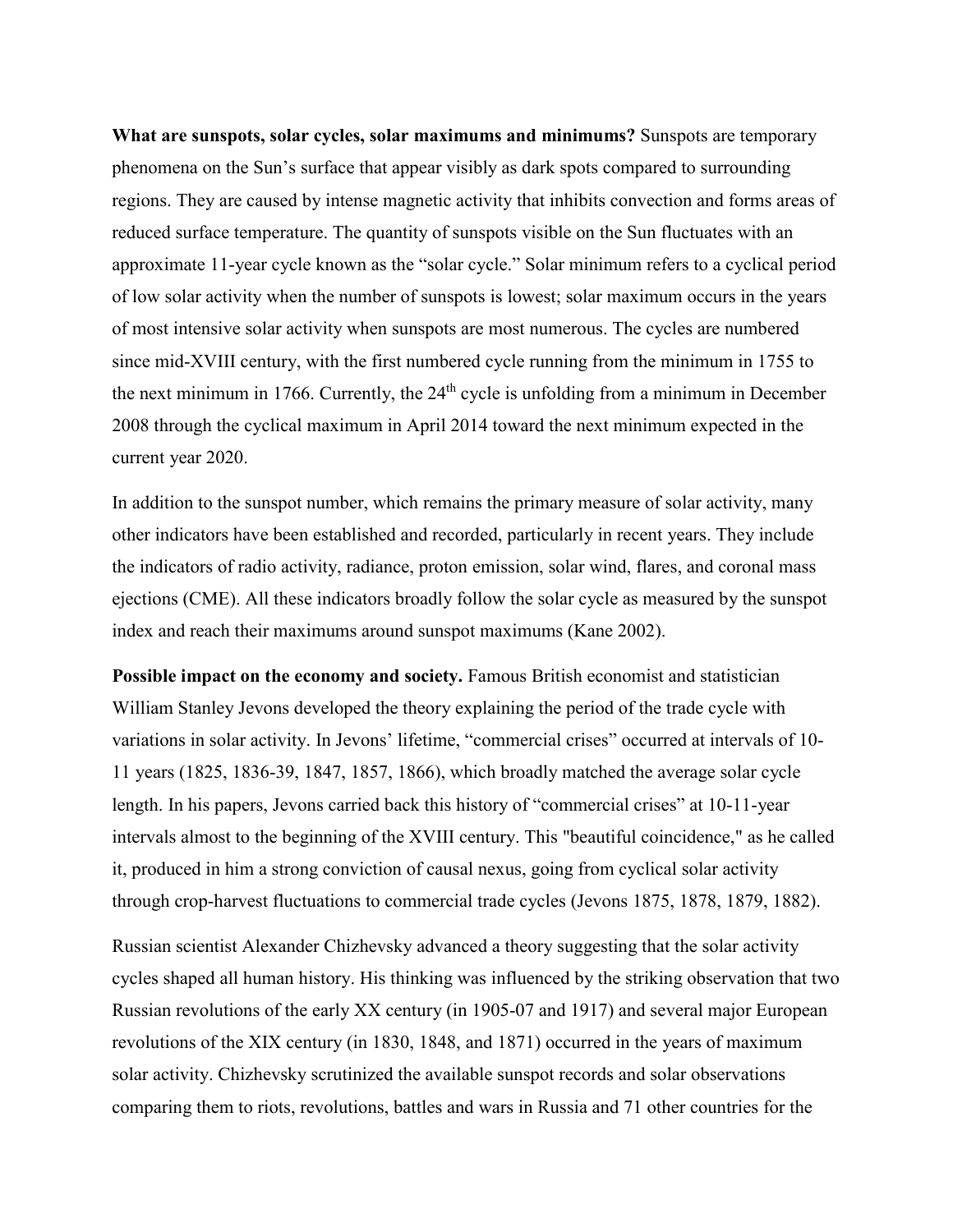period from 500 B.C. to 1922. He found that a significant percent of revolutions and what he classified as "the most important historical events" involving "large numbers of people" occurred in the 3-year periods around sunspot maximums. Chizhevsky proposed to divide the eleven-year solar cycle into four phases: (1) a 3-year period of minimum activity (around the solar minimum) characterized by passivity and "autocratic rule"; (2) a 2-year period during which people "begin to organize" under new leaders and "one theme"; (3) a 3-year period (around the solar maximum) of "maximum excitability," revolutions and wars; (4) a 3-year period of gradual decrease in "excitability," until people are "apathetic." Through his subsequent studies, Chizhevsky came to believe that correlations with the solar cycles could be found for a very diverse set of natural phenomena and human activities. In his book, he compiled a list of as many as 27 of them, ranging from crop harvests to epidemic diseases and mortality rates (Chizhevsky 1924, 1938, 1976).

**Empirical evidence.** Even though the exact reasons of it remain unclear, economic recessions in the US and other advanced economies do occur more often around cyclical maximums of solar activity (Gorbanev 2012, 2015). In the US, where the longest series of consistent recession dates is available, during the entire XX century and in the early XXI century each cyclical maximum of solar activity overlapped closely with a recession (Figure 1). This striking pattern worked for

over 100 years until the US economy did not go into recession after the maximum of solar cycle 14 in April 2014. Besides, modern research links solar cycles with various other economic developments (e.g., Belkin 2018).

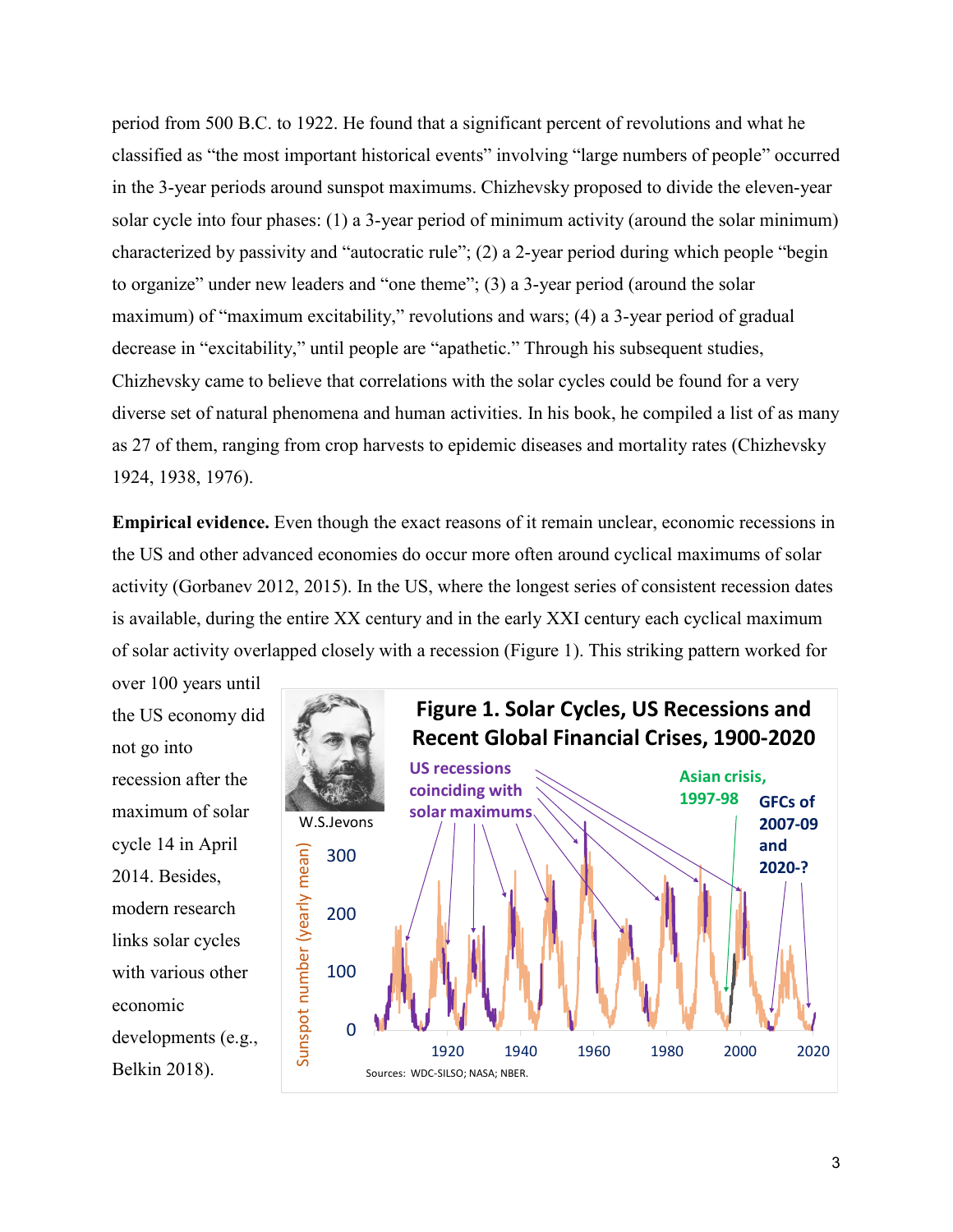

Sources: WDC-SILSO; NASA; history textbooks.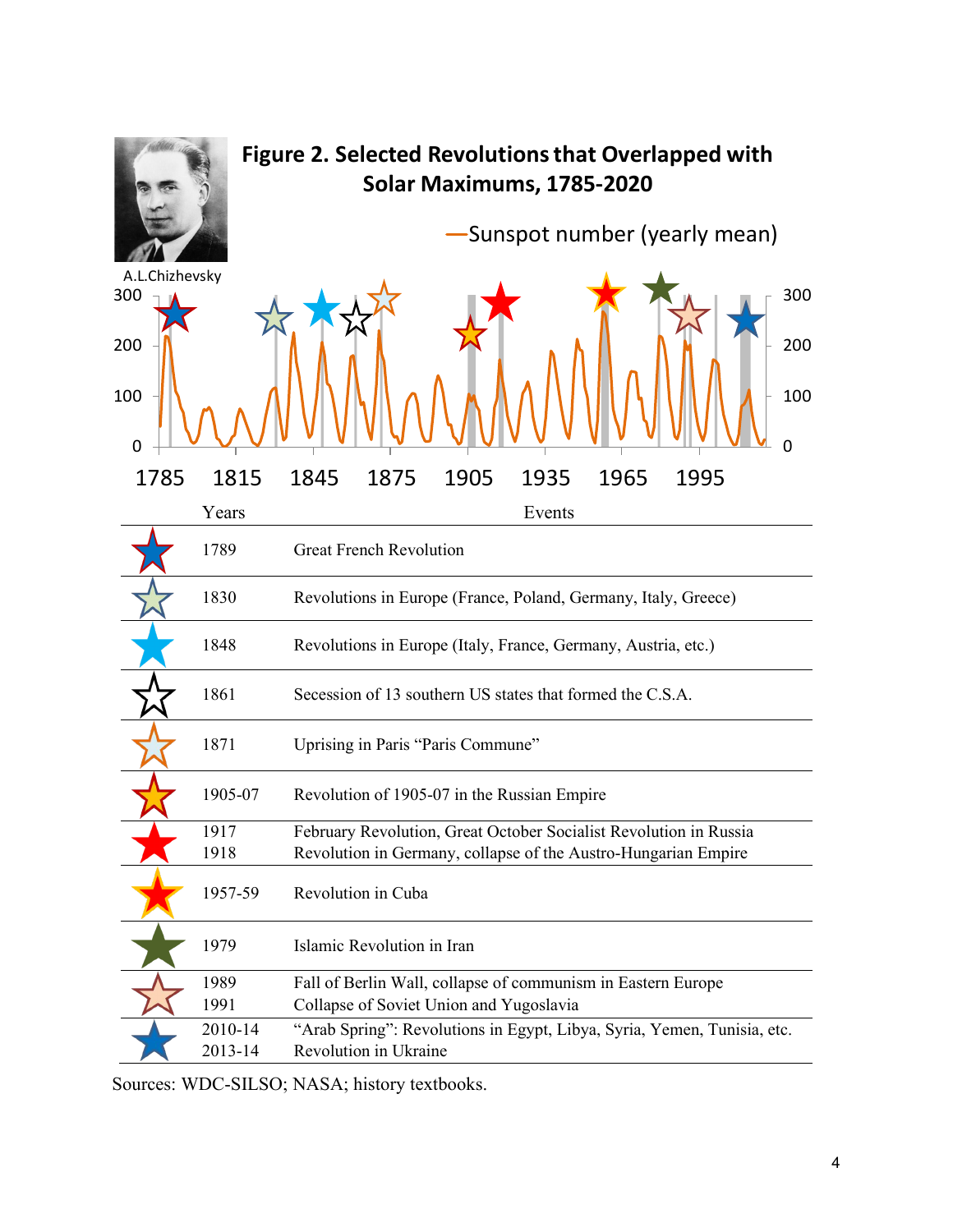

Sources: WDC-SILSO; history textbooks.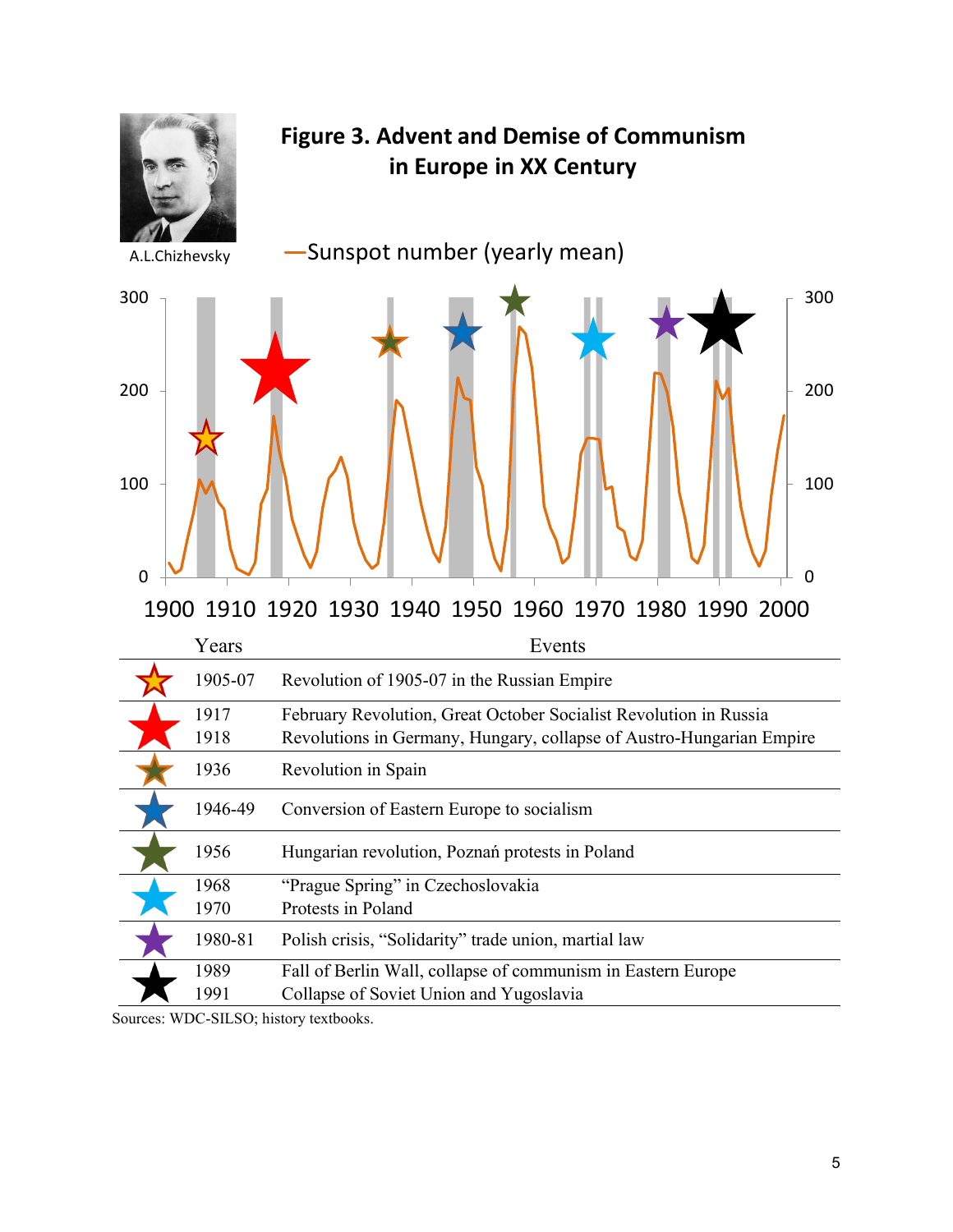Moreover, major revolutions that change the course of history also occur more often at the time of maximums of solar activity (Figure 2). For example, solar cycle maximums provided milestones for the advent and demise of communism in Europe (Figure 3), from Paris Commune

in 1871 (maximum of solar cycle 11) to the first and second Russian revolutions (maximums of solar cycles 14 and 15) to the ultimate collapse of the USSR and the Soviet bloc in 1989-91 (maximum of solar cycle 22). Most recent revolution wave named "Arab Spring" also overlapped with maximum of solar cycle 24 (Figure 4).

L



**Changing pattern.** Solar cycle 24 was the weakest on record since the solar cycle 14 in 1902- 13, and the next solar cycle 25 is projected to be of about the same magnitude. [2](#page-6-0) As a result, the solar activity maximum in 2014 was also the weakest since the maximum of 1906, while the cyclical minimums of solar activity became more prolonged. During the minimum between cycles 23 and 24, Sun had 817 days without sunspots, which was a record since the solar minimum of 1914. And that historically low period of solar activity coincided with the Global Financial Crisis (GFC) of 2007-09, which was the deepest contraction of the world economy since the Great Depression of 1929-33. Further on, the ongoing cyclical minimum of the solar activity at the end of cycle 24 is shaping as one of the longest such episodes, with at least 700 spotless days already observed. And it coincided with yet another global economic and financial

<span id="page-6-0"></span><sup>2</sup> The NOAA/NASA co-chaired, international panel to forecast Solar Cycle 25 released their latest forecast for Solar Cycle 25 in December 2019. The forecast consensus: a peak in July 2025 (+/- 8 months), with a smoothed sunspot number (SSN) of 115. The panel agreed that Cycle 25 will be average in intensity and similar to Cycle 24.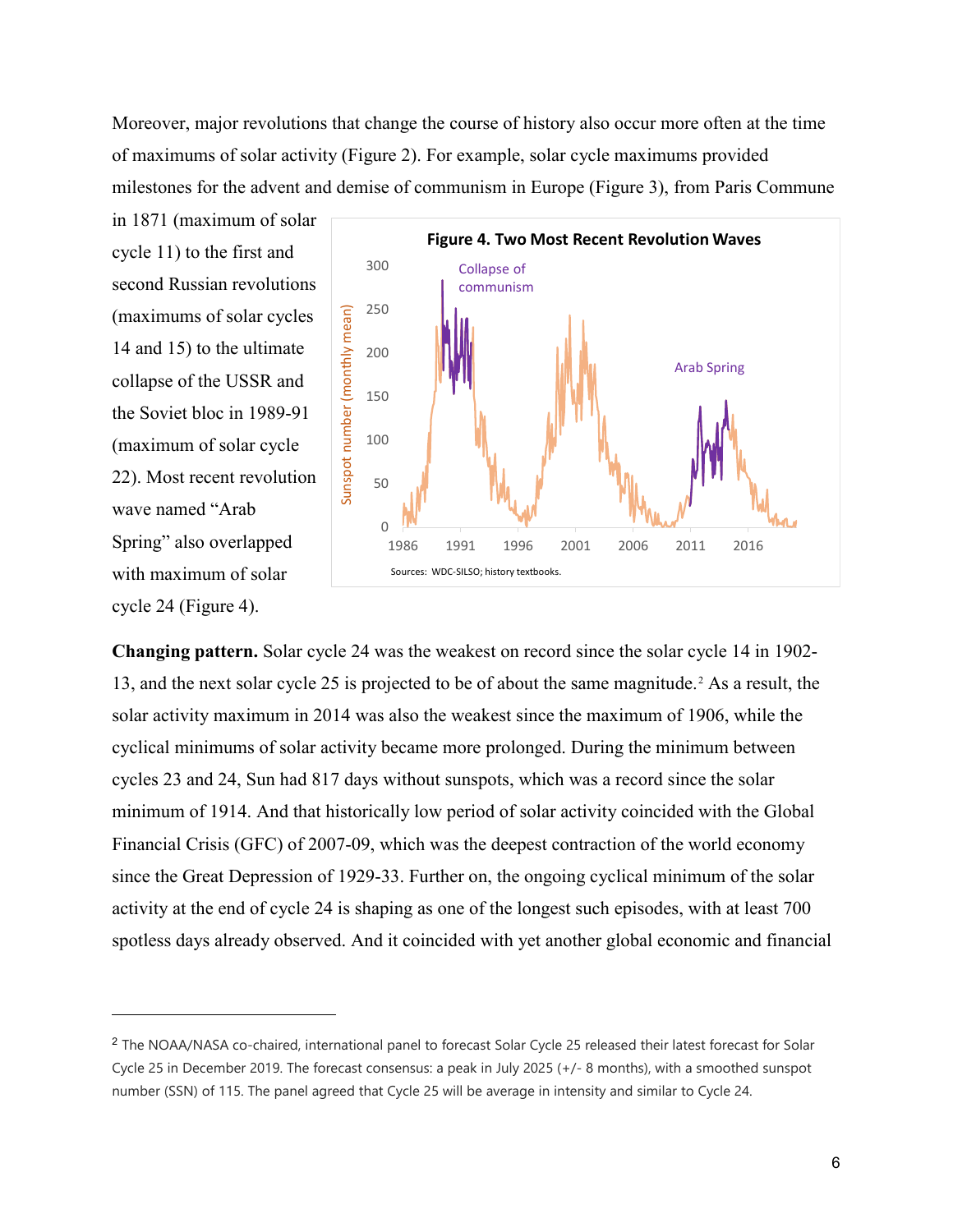crisis that is bound to eclipse the previous GFC of 2007-09 and, perhaps, even the Great Depression of 1929-33. Before that, the Asian crisis of 1997-98 began shortly after the solar minimum of 1996 (Figure 1). This chain of coincidences deserves a close attention.

Without pretending to offer an exhaustive explanation, let me point out that the crisis events observed during the most recent solar minimums are consistent with the theory developed by A.L.Chizhevsky. According to this theory, solar cycle minimums could be characterized by people's tranquility and even apathy. This risk-off mood appears consistent with financial crises. While the COVID-19 epidemic *triggered* the current crisis, it was "the great lockdown" policy response that turned the health crisis into the deepest economic and financial crisis in modern history. Out of all possible options of responding to the deadly pandemic, humankind collectively chose and implemented the most passive option of going into the global lockdown.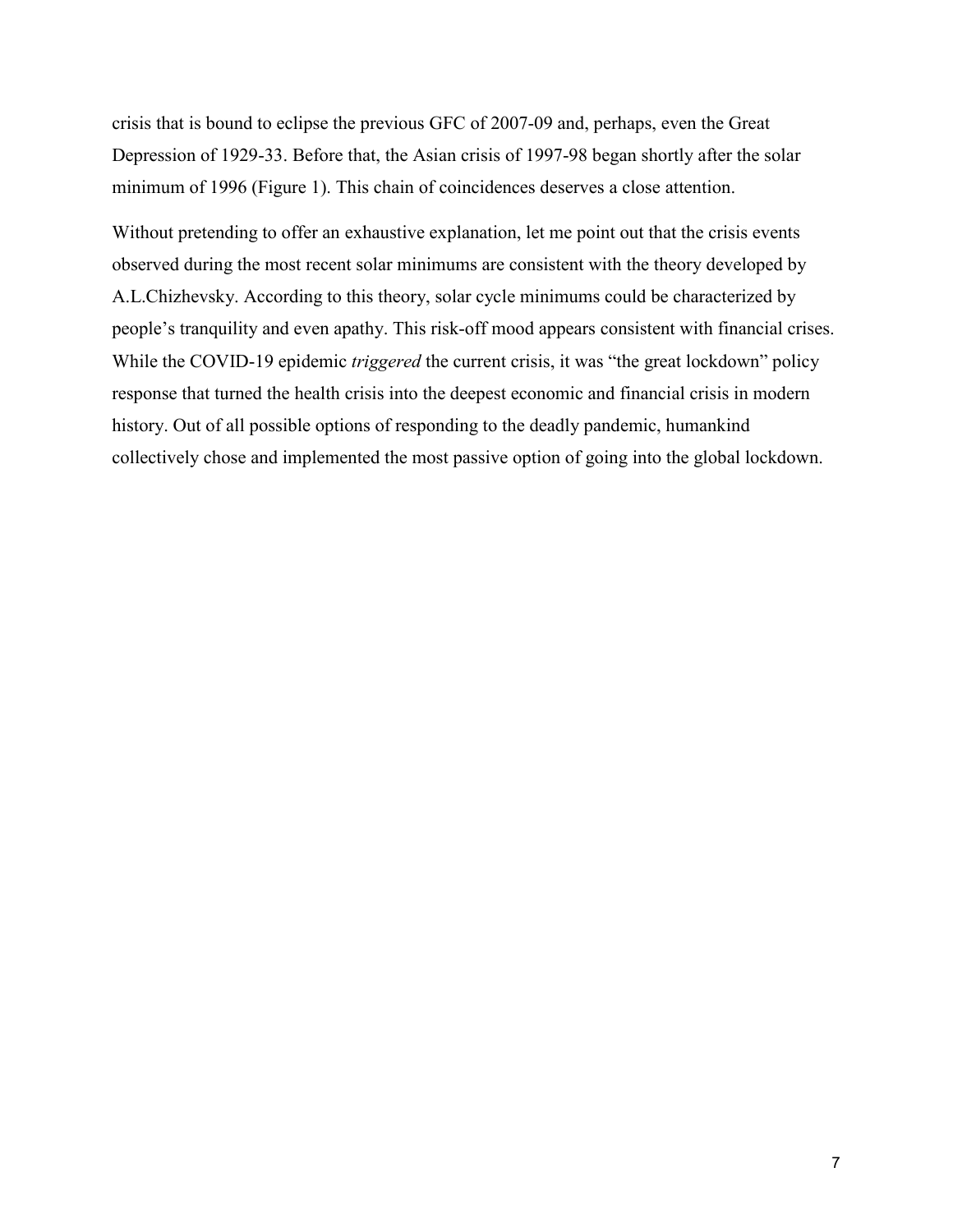### **Literature references**

Belkin, Vladimir, 2018: "Cycles of Oil (1970–2017), Metals (1980–2017) Price and the Eleven– Year Solar Cycle: Statistics of Strong Relations," — Chelyabinsk Humanist, № 1 (42) / January 2018, pages 83-89. Available at SSRN.

Chizhevsky, Alexander, 1924: "Physical Factors of the Historical Process," — Kaluga, 1924. (In Russian: А.Чижевский. Физические факторы исторического процесса. — Калуга, 1-я Гостиполитография, 1924).

Chizhevsky, Alexander, 1938: "Les Epidemies et les perturbations electro-magnetiques du milieu exterieur," — Paris, Hippocrate, 1938.

Chizhevsky, Alexander, 1976 : "The Terrestrial Echo of Solar Storms," — Moscow, "Thought", 1976 (In Russian: А.Л.Чижевский. Земное эхо солнечных бурь. — Москва, Издательство «Мысль», 1976.)

Gorbanev, Mikhail, 2012: "Sunspots, unemployment, and recessions, or Can the solar activity cycle shape the business cycle?" — MPRA Paper, No. 40271, July 2012.

Gorbanev, Mikhail, 2015: "Can solar activity influence the occurrence of economic recessions?" — MPRA Paper, No. 65502, July 2015.

Jevons, William Stanley, 1875: "Influence of the Sun-Spot Period on the Price of Corn," — A paper read at the meeting of the British Association, Bristol, 1875.

Jevons, William Stanley, 1878: "Commercial crises and sun-spots," — "Nature," Volume xix, November 14, 1878, pp. 33-37.

Jevons, William Stanley, 1879: "Sun-Spots and Commercial Crises," — "Nature," Volume xix, April 24, 1879, pp. 588-590.

Jevons, William Stanley, 1882: "The Solar-Commercial Cycle," — "Nature," Volume xxvi, July 6, 1882, pp. 226-228.

Kane, R. P., 2002: "Evolutions of various solar indices around sunspot maximum and sunspot minimum years,"—Annales Geophysicae, 2002, 20: 741–755.